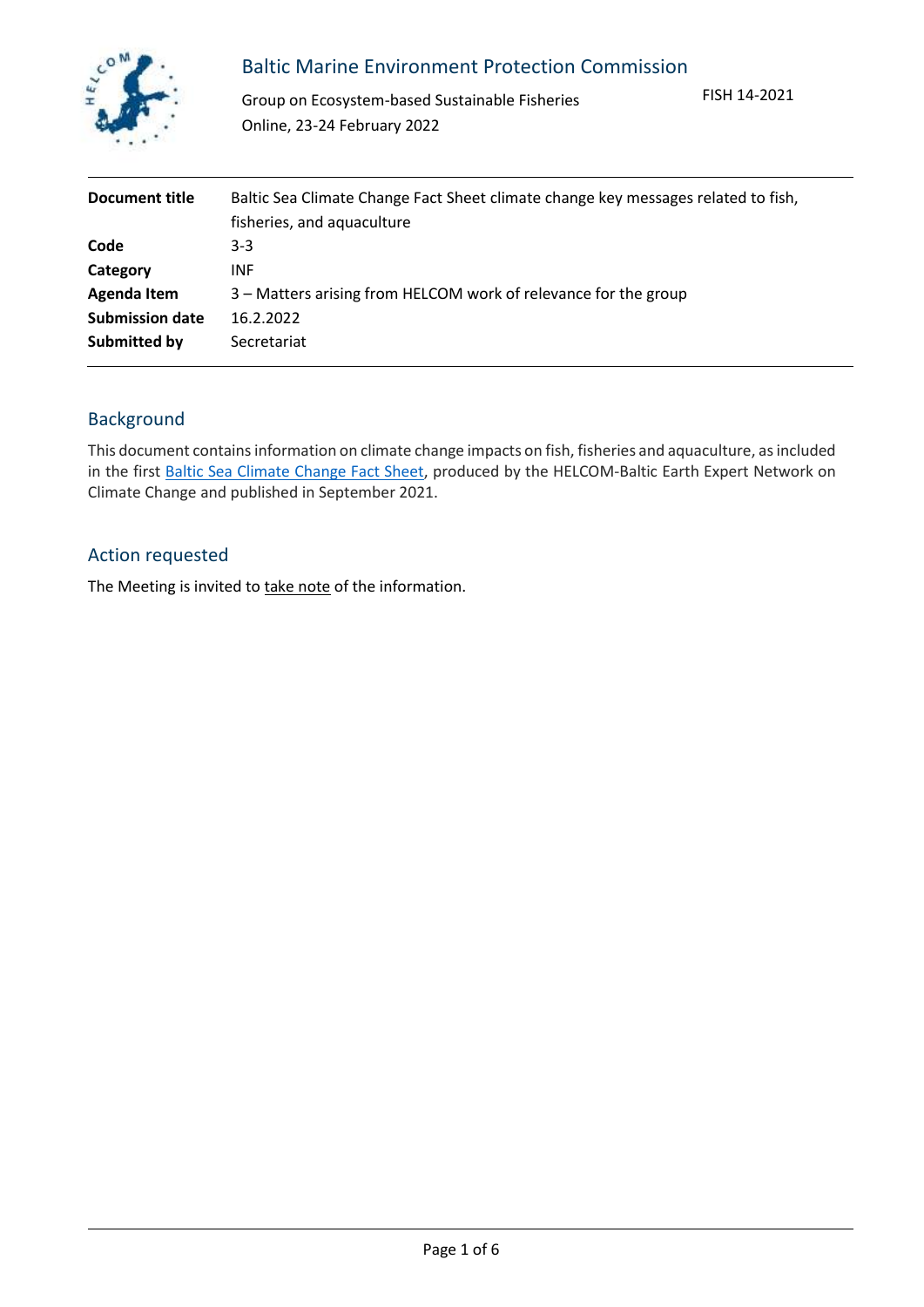# Baltic Sea Climate Change Fact Sheet – climate change key messages related to fish, fisheries, and aquaculture

This document contains concise key messages on climate change impacts on the topics 'Coastal and migratory fish', 'Pelagic and demersal fish' as well as 'Fisheries' and 'Aquaculture', as well as short summaries of all these topics. The work is a part of the firs[t Baltic Sea Climate Change Fact Sheet](https://helcom.fi/wp-content/uploads/2021/09/Baltic-Sea-Climate-Change-Fact-Sheet-2021.pdf) which was published in September 2021 by the HELCOM-Baltic Earth Expert Network on Climate Change.

# Summaries of climate change impacts of selected parameters of relevance for the Fish Group







## Pelagic and demersal fish

Fish of marine origin mainly respond to changes in temperature, salinity, water stratification and circulation influencing oxygen conditions. Actions to reduce eutrophication. anoxic conditions, and fishing, while considering food-web interactions will be important.





### **Fisheries**

Most notable impacts to fisheries will take place in the northern Baltic Sea. Trawl fishing season will be extended, trawling areas shifted towards the south and shallower areas, target species compositions shifted towards species preferring warmer waters, and winter-time coastal fishing decreased due to diminishing ice-cover.



Baltic Sea aquaculture is dominated by open-cage rainbow trout farms with low climate impact. Cultivation of blue catch-crops, including plants and invertebrates, is increasing. Warmer conditions will promote offshore locations and species diversification. Industrial scale, landbased aquaculture farms are unlikely in rural parts due to their external resource- and infrastructure dependents.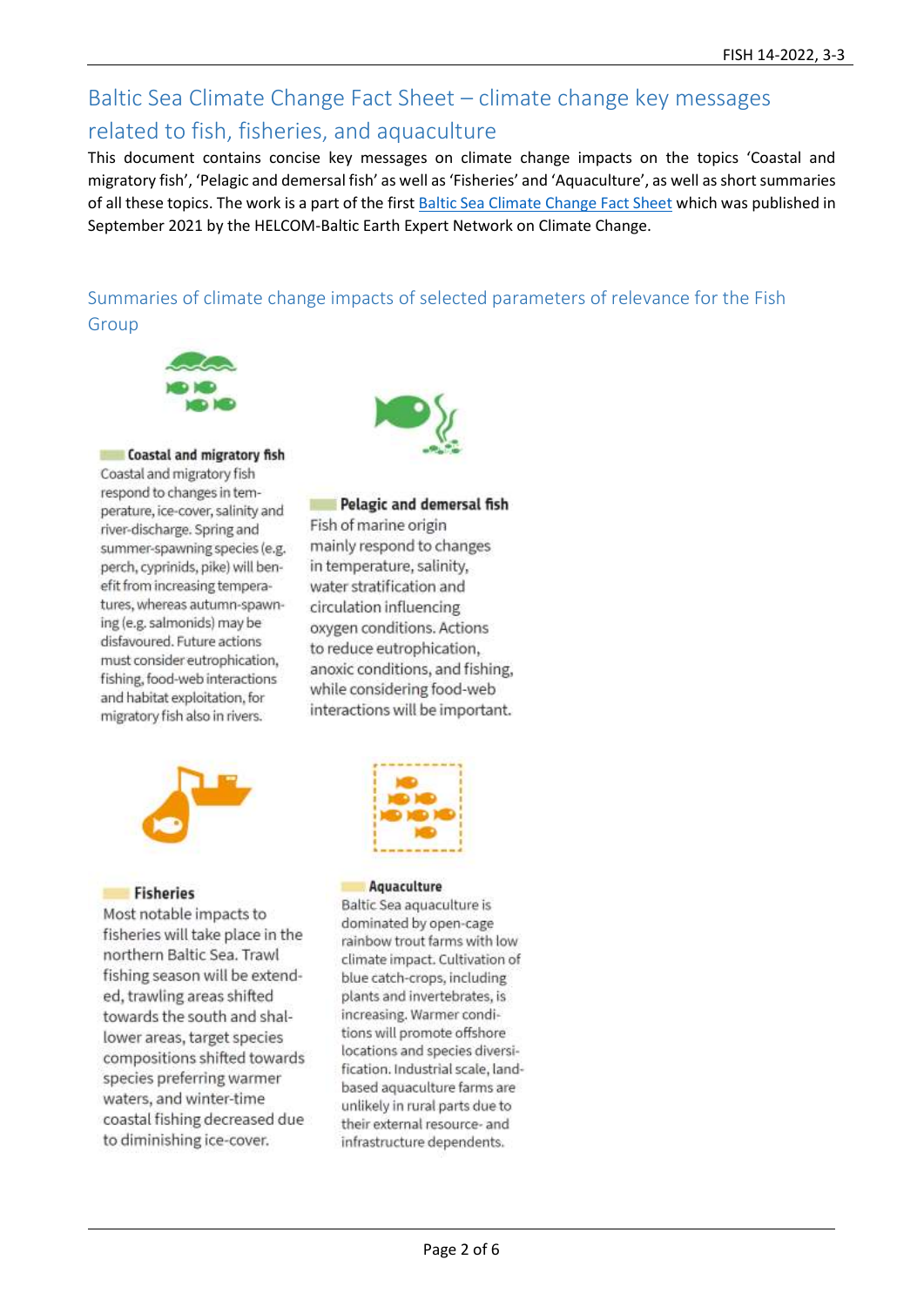# Key messages on climate change impacts on selected parameters of relevans to the Fish Group

.<br>Climate Change in the Baltic Sea Fact Sheet 2021<br>Indirect parameters: Ecosystem



# Coastal and migratory fish



### **Description**

Fish of freshwater origin dominate most Baltic coastal areas, some preferring warm (perch, cyprinids) and others cold waters (salmonids, burbot)<sup>1</sup>. These species often migrate back to their natal spawning ground for spawning, resulting in many local populations that adapt to local conditions. Small scale environmental variations, local fishing pressure, habitat availability, and food web interactions influence their reproduction, recruitment, growth, and mortality.

# What is already happening?

Higher water temperature has improved the reproduction of many spring and summer spawners<sup>2-9</sup>.

In contrast, the reproduction of autumn-spawners, e.g., vendace and whitefish, is disfavoured by warm winters and their distribution decreases with less ice cover and higher winter temperatures<sup>10-13</sup>.

Species preferring warm waters have become more common relative to winter-spawning species<sup>14</sup>.

Migratory anadromous species, like salmon, return earlier to rivers after warm winter/spring. However, high water temperature in autumn and winter seems to lower the survival of salmon migrating back to the sea<sup>15-19</sup>.

### What can be expected?

Earlier spawning, faster egg, and larval development, increased larval survival of spring spawning freshwater coastal fish species<sup>6-0,20-22</sup> (\*),

· Earlier migration from nursery habitats<sup>6</sup> may influence food web interactions with negative effects on piscivorous species<sup>23</sup> (\*).

Reproduction of autumn-spawning migratory fish is expected to decrease with increasing temperatures, and spawning areas reduced if ice cover decreases further<sup>11-13</sup>.

The effect of water temperature on body growth differs among species and size-classes: growth is generally expected to increase for small but not for large fish3,10,16,17,21,22

· Possible brownification of coastal waters may decrease body growth<sup>24</sup>.



#### Other drivers

Anthropogenic pressures, such as eutrophication, fishing, and habitat exploitation, affect fish in coastal areas,

· Pharmaceutical residues and plastics might negatively affect fish locally.

. Increased cormorant and seal populations consume substantial amounts of coastal fish<sup>25</sup>, but the impact on fish populations is disputed<sup>26</sup>.

Migratory anadromous fish are affected by a similar set of pressures as coastal fish, and in rivers also by altered hydrological regimes, migration barriers caused by dams, and increased sedimentation due to land-use changes in the drainage area<sup>19</sup>.

### Knowledge gaps

Indirect and interactive effects of different natural and anthropogenic pressures in combination are poorly studied. To identify causal relationships, modelling based on monitoring data in combination with experimental studies is needed.

The effects of some expected climate induced changes, e.g., shrinking ice cover and browner waters, on coastal and migratory fish stocks are poorly studied.

The importance of extreme weather events under climate change for fish population development and status is furthermore insufficiently studied. Follow-up studies after extreme weather events (like heatwaves, and ice-free winters) are of key importance for understanding the recovery and resilience of fish populations and communities.



### Policy relevance

Coastal and migratory fish are key elements for Baltic Sea coastal food web structure and function, and fundamental for small scale coastal commercial and recreational fisheries. Current measures to protect and restore coastal and migratory fish populations hardly ever target and consider climate change effects, Targeted short-term actions, e.g., temporary or spatial closures, could help affected fish populations to recover from extreme weather events, Future management should include climate change effects in status assessments and management plans, targets, and measures to acknowledge and mitigate climate related effects.

\*) Expected to be caused by warmer temperatures.

**Biota and ecosystems** IIIII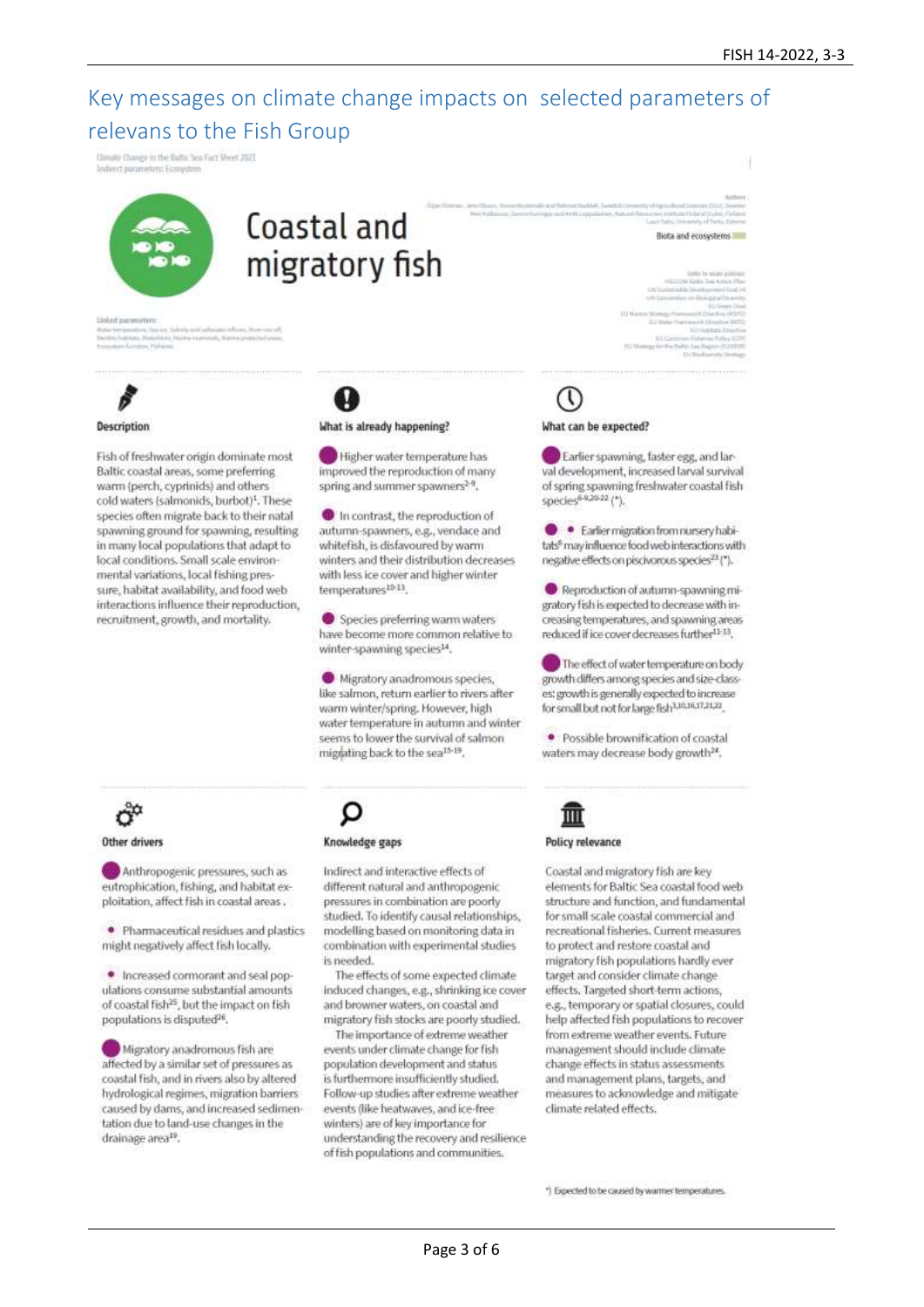### FISH 14-2022, 3-3

Clerate Charge in the Baltic Sea Fact Steelt 2021 drect purposeters; Econom

Birts and acceptants 100



# Pelagic and demersal fish



### **Description**

Fish of marine origin, such as cod, berring, sprat, and flatfishes (flounder, plaice, turbot, and dab), dominate pelagic and demersal habitats of the Baltic Sea<sup>1</sup>. These species occur in large, often internationally managed, stocks.

Currently, sticklebacks make a significant part of the pelagic fish biomass.

Temperature impacts the recruitment (successful reproduction and survival of the offspring), body growth and mortality of pelagic and demersal fish, resulting in changes in spatial and seasonal distributions.

### What is already happening?

Increasing temperatures and hypoxic conditions have impaired reproduction. reduced feeding areas as well as quality of food, resulting in decreasing distributions of flatfish, herring and cod, and reduced growth and body condition of cod<sup>2-10</sup>.

Increasing temperature favours stickleback<sup>11,12</sup>

Periods with low salinity are connected to lower recruitment of several flatfishes, herring, and cod<sup>13-18</sup>, and lower abundance and lipid content of zooplankton prey for herring and sprat<sup>19-22</sup>, resulting in lower body growth, condition, and abundance<sup>19-23</sup>.

· Recruitment of sprat is higher in warmer waters after winters with low ice cover but opposite for herring<sup>24,25</sup>.

# What can be expected?

Increasing water temperature causes earlier spawning, shorter development. and increased recruitment of sprat<sup>24,25,27</sup>.

and increasing tarval growth of herring. sprat, and flatfish, and body growth of adult. sticklebacks<sup>11262629</sup>. Herring and cod recruits may miss optimal temperature windows resulting in lowered recruitment<sup>25,26,28,30,31</sup>.

Increasing temperature, especially if the halocline shifts upwards and nutrient loads are not reduced, may reduce oxygen in water and sea bottom. This will lead to reduced reproduction and feeding areas, increased food competition, and dependency on shallow areas for cod and flatfishes<sup>5,12</sup>.

If salinity decreases, this may also reduce recruitment, abundance, and distribution of flatfish, sprat, and cod<sup>2,6,8,15,26,33</sup>.



### Other drivers

Impacts of multiple drivers on offshore fish communities are perceivable<sup>34,35</sup>. High nutrient discharges have resulted in enhanced hypoxic conditions affecting many fish species negatively<sup>540</sup>, but also benefitting others<sup>36,37</sup>.

Nutrient loads have decreased since the 1980s, but the response in nutrient concentrations is slow and also affected by runoff and climate related variables such as temperature and stratification<sup>31</sup>.

Fishing strongly affects cod, herring, and sprat. Hammful substances, marine litter, and pharmaceutical residues might have negative impacts on individuals while effects on populations appear to be small, yet uncertain. Foodweb interactions (competition/predation/food quality) among populations are evident.

Vitamin deficiency (e.g., thiamine) may impact fish species.

Knowledge gaps

Indirect and interactive effects of climate parameters and other pressures on fish need to be better studied<sup>36-41</sup>. To explain causal relationships, modelling of monitoring data in combination with experiments is required. Furthermore, impacts of changes related to climate, like ice cover, brownification, and acidification. are poorly studied in the Baltic Sea.

The importance of average changes relative to extreme weather events (e.g., heatwaves vs. average temperature) are poorly studied. There is a need to analyse monitoring data before, during, and after extreme events, supplemented with experiments and long-term data to understand the recovery and resilience of fish species and communities after extreme weather events.



### **Policy relevance**

Demersal and pelagic fish are key elements for Baltic Sea offshore food web structure and function, and offshore fisheries, Management of demersal and pelagic fish, e.g., quotas, fishing closures and protected areas, takes historic changes in stock productivity into account but does not consider predicted climate change effects, Furthermore, management of these stocks needs to be adaptive to react to long-term effects of climate change. Targeted short-term actions, e.g., temporary, or spatial closures, could help affected fish populations to recover from extreme weather events. Targets and measures in future management plans need to consider long-term impact of climate change on fish populations and communities.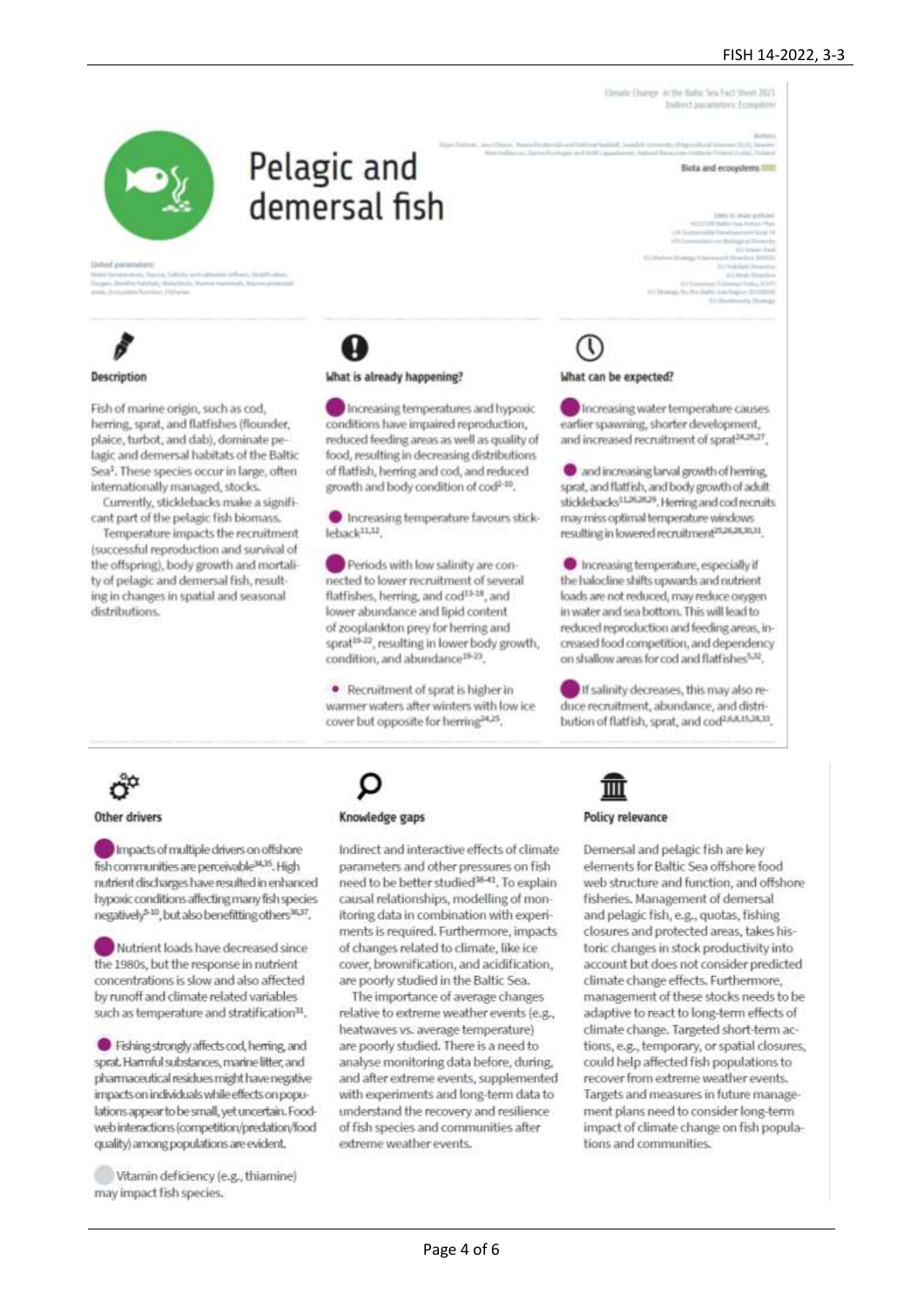### FISH 14-2022, 3-3



# Aquaculture

Unlied statementer

# Description

Baltic aguaculture is currently dominated by open cage rainbow trout farms and contributes <0.5% of the total nutrient load to the Baltic Sea<sup>1</sup>. Farms are located throughout the Baltic at Åland and Åbo Archipelago (Finland), the Danish straits, and a few other scattered locations.

In both Finland and Sweden, farm closure and relocations have significantly reduced local-scale farm impacts on the marine environment. Finland and Estonia are evaluating offshore locations with a first pilot farm in the Bothnian and Tagalaht bays. Extractive farming where blue mussels and macro-algae are harvested as a way to recover excessive marine nutrients for terrestrial use, is also being explored.



Other drivers

Policies promoting circular production and rural development will be positive drivers for aquaculture, however, industrial sized land-based systems are not likely to be implemented in remote locations within the archipelago, due to infrastructure dependencies. Marine spatial planning priorities, consumer acceptance of farmed fish, as a complement to wild fish, as well as governmental acceptance of blue catch crops, are all important for future Baltic Sea aquaculture. Synergies between renewable energy and food production based on co-location of aquaculture with offshore energy should especially promote extractive aquaculture. Demands for resilient, resistant, local food production and the possibility of local and circular-based feed sources, should further promote all types of aquaculture.

What is already happening?

Summer surface-water temperatures periodically exceed the optimal for rainbow trout in the whole Baltic and especially in the northern areas<sup>2</sup> reducing physical fitness, impairing growth, and increasing mortality<sup>3</sup>. Fish species presently farmed are unlikely to be affected by changing salinity, but any increase in terrestrial nutrient loading could be negative for aquaculture. Warmer water could promote farming of more temperature resilient species, such as perch and pikeperch.

Se Farming of blue mussels and macro algae is negatively affected by both warmer water and lower salinity. Increased waves and more heatwaves, as well as increased predation by fish and birds would increase mussel losses4,5.

Human activities

What can be expected?

Any temperature increase, especially in combination with high algae concentrations, will further stress currently farmed organisms. A possible salinity decrease will limit mussel farming and force a shift to cultivation of freshwater tolerant plants and invertebrates, Increasing policies promoting farming in more exposed locations will raise production costs. Offshore aquaculture, especially for mussels, but also for fish, could be co-located with offshore wind farms, offering moorings at locations with high water exchange, without risk of interference with shipping and recreation<sup>6</sup>.



There are multiple knowledge gaps related to climate change effects on Baltic Sea aquaculture. Regional differences are incompletely understood. Reliable, local-scale projections of future water temperatures, salinity, occurrence and toxicity of algae blooms, and ice cover are needed for siting new farms. Use of native species tolerant of possible future conditions requires knowledge of techniques and ecosystem effects, including use of sterilized fish. New farming technologies offering an economically feasible solution for particle recapture and deep-water siting must also be developed and evaluated. Credible environmental assessment of both sediment and total nutrient budgets of offshore farms using Baltic feed sources are also needed. Furthermore, alternative, and new species, especially those on lower trophic levels, and their acceptance by consumers is not well investigated.



Aquaculture has the potential to provide sustainable, climate-smart local food while counteracting marine eutrophication. Political obstacles and public perceptions are probably more difficult challenges to Baltic Sea aquaculture than the changing climate. Aquaculture using sterile fish, which express neither phenotypic nor behavioural spawning characteristics, is needed to protect Baltic Sea biodiversity. Policy support for science-based solutions incorporating technological innovation and best practices is needed, as are marine spatial planning processes that avoid environmentally sensitive sites but still allow aquaculture to develop to meet European and regional policy targets, such as

the EU Blue Growth Strategy.